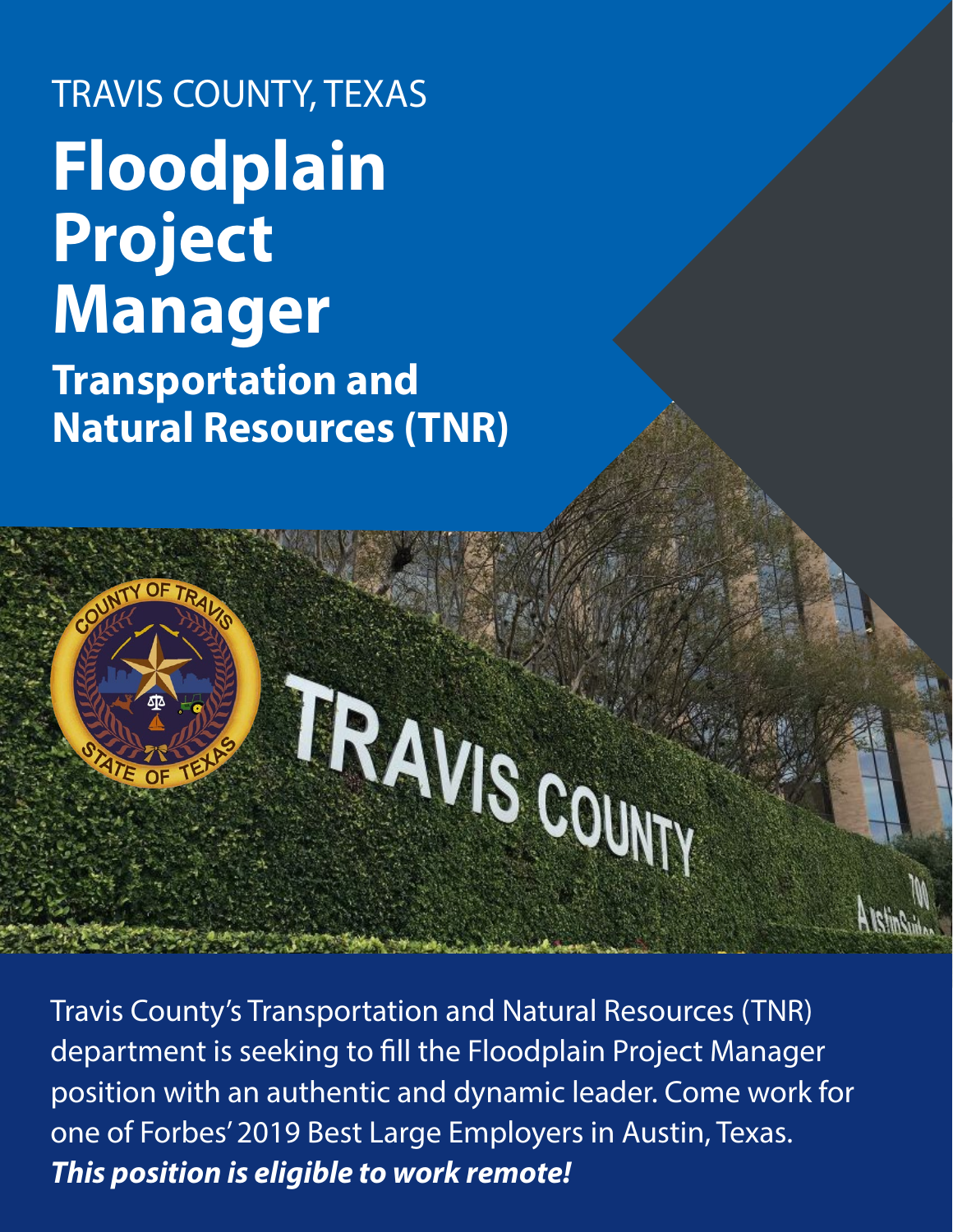

### **Job Summary**

The County Floodplain Manager is looking for a new Floodplain Project Manager to join the Travis County team due to an internal promotion. This position develops and implements specific countywide floodplain management policies, procedures, and projects consistent with Travis County Floodplain Program and all regulatory requirements. Successful candidates will have knowledge of standard theory, principles, practices, and techniques of floodplain management; federal, State, Local and County applicable floodplain regulations and guidelines; methods, practices and techniques of inspections, compliance and enforcement.

This position will be responsible for the implementation of floodplain management techniques,specifications and management practices; local land development, transportation and roadway design; and implementation of floodplain management procedures within an organization. This role will require professionals to have the ability to research and analyze floodplain management related issues; conduct floodplain assessments and studies; convey complex and simple items relating to engineering and land development; research issues, compile comments, update databases, correspond by email; read and analyze complex engineering materials, evaluate complex issues regarding proposed development projects; assess the impacts of proposed land development and/or maintenance practices upon floodplain management; and analyze and interpret mapped and graphic data and plans for land management and capital improvement projects. Additional needs for this role include experience with grant technical writing and knowledge of grant guidelines, procedures and funding agencies.

In addition, the ideal candidate is one who has the ability to quickly acquire business acumen, successfully manage competing demands and priorities, empower and motivate diverse teams with varying skill sets, all while striving to deliver services in an innovative, efficient, and quality manner. The ideal candidate is (a)...

- Change Leader
- Relationship Builder
- Influencer
- Collaborator
- Resourceful • Inclusive
- 
- Politically Savvy
- Persuasive Communicator
- Cooperative
- Consensus-Building
- Results-oriented
- Motivator
- Coach
- Dependable
- Objective
- Resilient

#### **Distinguishing Characteristics**

This is a job classification within the Professional Support job family. This classification assists in the management of activities and overall performance and compliance related to floodplain management activities within the County. This classification may require a flexible work schedule in order to meet the needs of the department.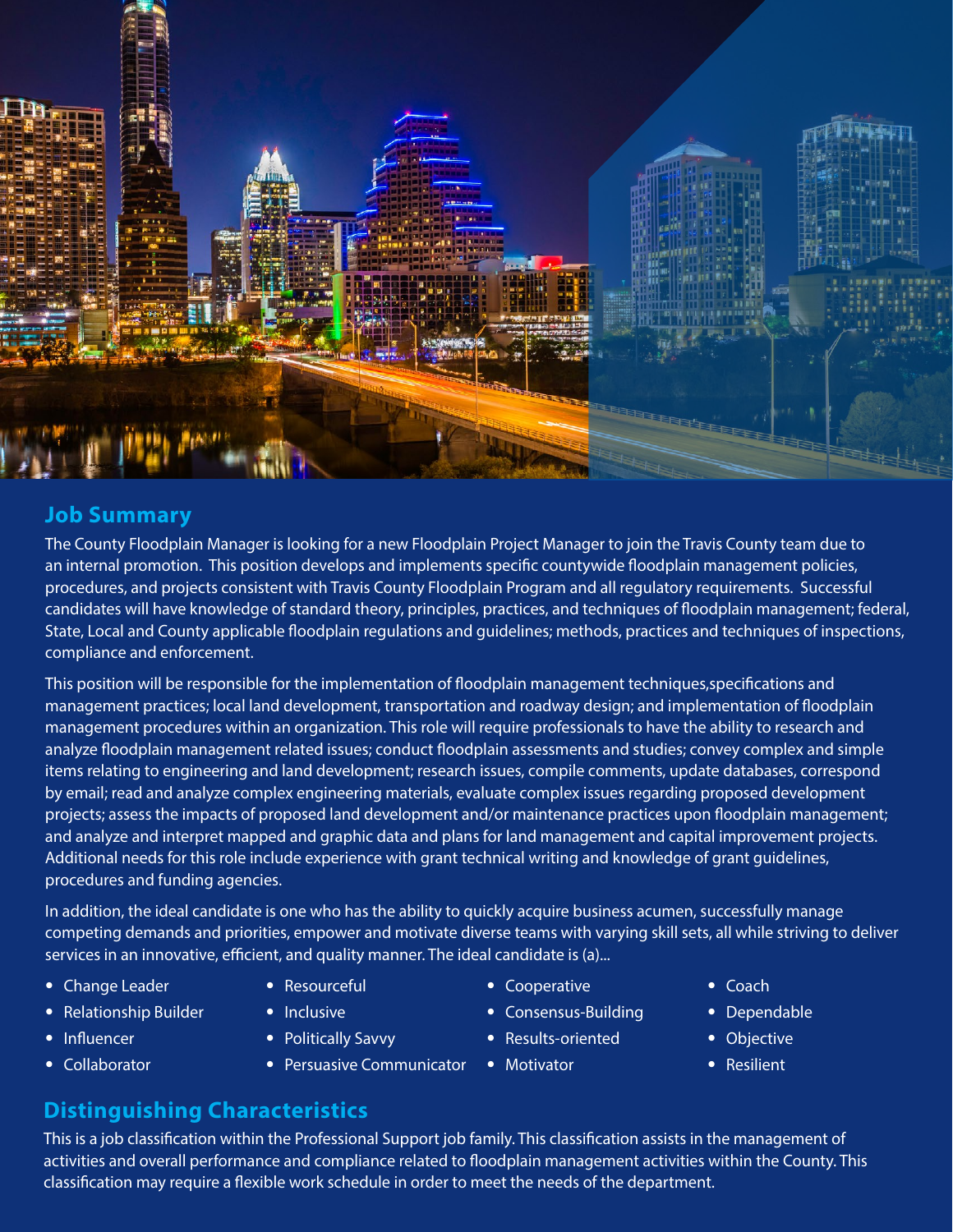# **What will you be expected to do in this role?**  You will:

- Performs as a project manager for countywide programs, projects and improvements. This includes developing, implementing, overseeing, and managing projects from start to finish including budgets, codes, specifications, policies and procedures.
- Supervises support staff, provides training and mentoring, evaluates staff job performance, coordinates and prioritizes schedules and assignments, and authorizes staff productive and non-productive work hours.
- Acts as liaison on floodplain matters. Performs County, interlocal and code enforcement coordination. Advises County staff, citizens and other agencies and consultants on floodplain matters relevant to County programs and projects. Resolves problems.
- Develops and implements floodplain education programs. Organizes and participates in damage assessment teams. Responsible for the systematic gathering and reporting of structure elevation information. Manages and oversees the preparation and submission of Travis County's Community Rating System (CRS) program.
- Manages and oversees the floodplain buyout programs and the demolition of structures. Oversees flood studies by functioning as a contract administrator and oversees consultant's administrative contract.
- Assists in the development of long-range County plans for flood mitigation related programs and projects. Develops, reviews, and recommends budget expenditures for County projects and grants, working with project managers and staff.
- Manages and oversees the preparation and submission of floodplain grant applications for new and continued funding of programs through Federal, State, Local and County sources. Develops and prepares contract documents.
- Develops, reviews, and recommends annual fiscal year expenditures involving contracts for flood mitigation projects, grants, construction design, construction, maintenance, compliance issues, and general items to complete projects within policies and procedures.
- Serves as subject expert by advising Elected and Appointed Officials, department heads, County staff, general public and other agencies, and consultants on environmental matters relevant to programs and projects.
- Coordinates with Elected and Appointed Officials, department heads for programs.
- Represents the County in attending meetings, advisory groups, neighborhood groups, boards and commissions, seminars, conferences, professional associations meetings, private organizations, and participates on related committees. Responds to difficult citizen inquires and complaints.
- Acts as back up for the Permits Program Manager, to include issuing permits and being on call for flood emergencies.



#### **Minimum Qualifications**

Bachelor's degree in Environmental Engineering, Biology, Botany, Natural Resources, Business Administration or a directly related field and four (4) years of experience in natural resources/ environmental analysis and grant management, including program and project development, implementation and grant administration, and including one (1) year of mid- to senior level supervisory or management experience; or any combination of education and experience that has been achieved and is equivalent to the stated education and experience and required knowledge, skills, and abilities sufficient to successfully perform the duties and responsibilities of this job. If licensed in another state, must acquire license reciprocity in the State of Texas within six (6) months of date of hire.

**What We Prefer** Certified Floodplain Manager (CFM)